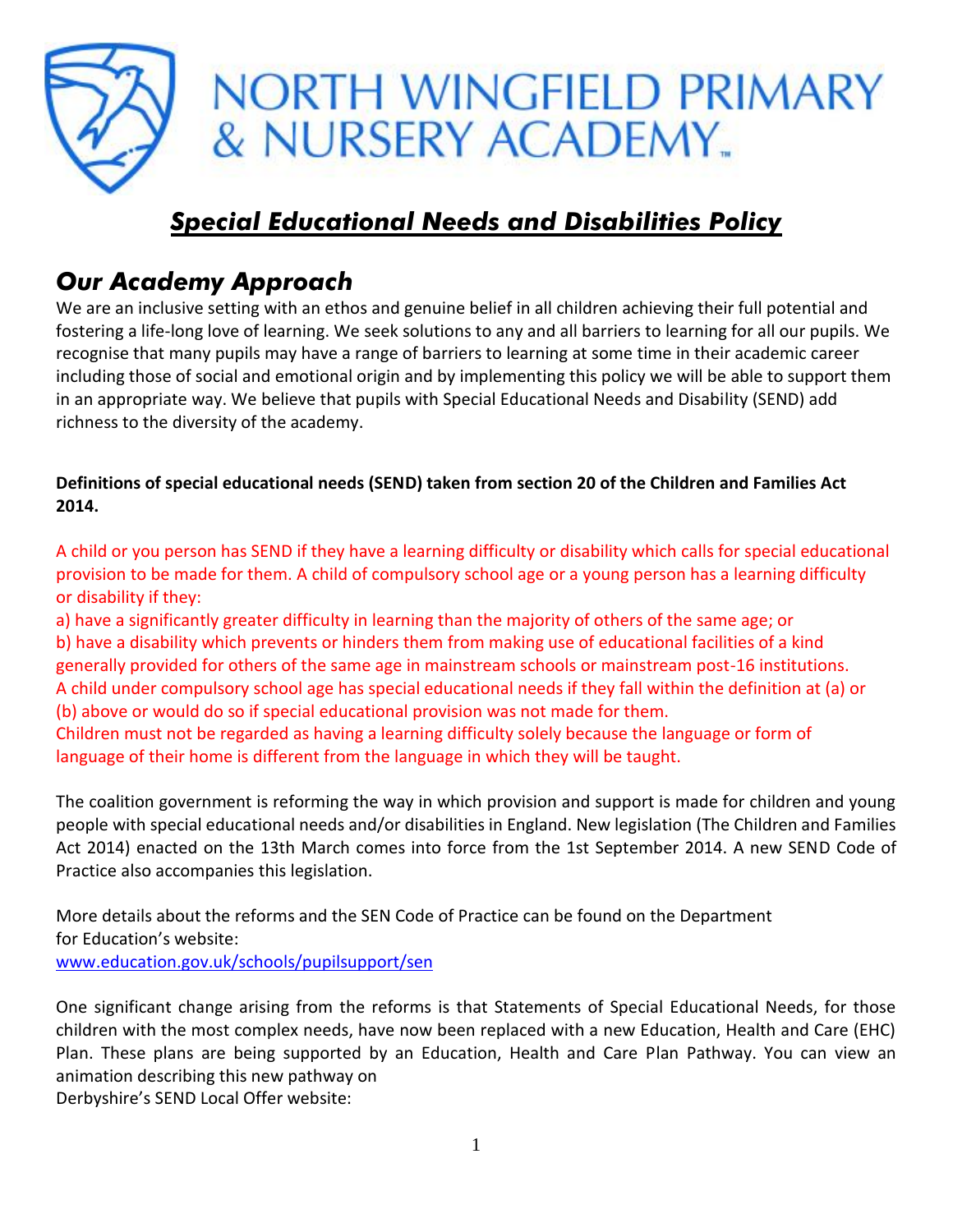This information is also available by putting the above web address into the browser of a smart phone or tablet.

The SEND Local Offer is a resource which is designed to support children and young people with special educational needs and/or disabilities and their families. It describes the services and provision that are available both to those families in Derbyshire that have an Education, Health and Care Plan and those who do not have a plan, but still experience some form of special educational need. The SEND Local Offer includes information about public services across education, health and social care, as well as those provided by the private, voluntary and community sectors.

# **Mission statement**

# **Being the best we can be together!**

At North Wingfield Primary and Nursery Academy, we are proud to provide a safe, stimulating and inclusive learning environment where every member of our community is valued and respected.

Our broad, balanced, creative curriculum and enrichment activities provide opportunities for everyone to achieve and succeed.

We celebrate our achievements, gifts and cultural diversity, irrespective of individual differences within the protected categories of the Equality Act of 2010.

Together we take pride in making a positive contribution to our school and the wider community.

# **Aims and objectives**

# **Aims**

We aim to provide every child with access to a broad and balanced education. This includes the National Curriculum in line with the Special Educational Needs Code of Practice.

# **Objectives**

- **Staff members seek to identify the needs of pupils with SEND as early as possible.** This is most effectively done by gathering information from parents, education, health and care services and early years settings prior to the child's entry into the school.
- **Monitor the progress of all pupils** in order to aid the identification of pupils with SEND. Continuous monitoring of those pupils with SEND by their teachers will help to ensure that they are able to reach their full potential.
- **Make appropriate provision to overcome all barriers to learning and ensure pupils with SEND have full access to the National Curriculum**. This will be co-ordinated by the SENDCo and Headteacher and will be carefully monitored and regularly reviewed in order to ensure that individual targets are being met and all pupils' needs are catered for.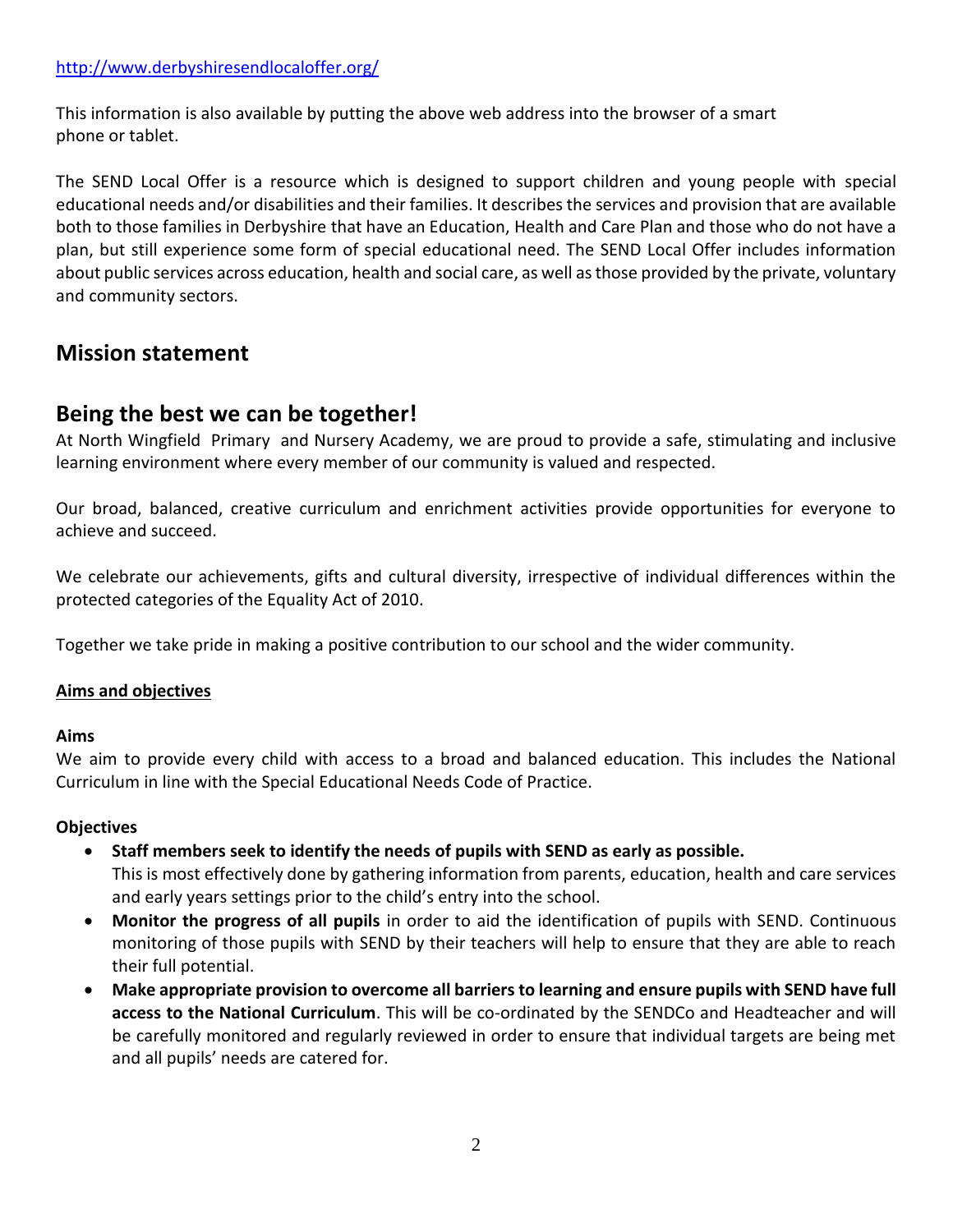- **Work with parents** to gain a better understanding of their child, and involve them in all stages of their child's education. This includes supporting them in terms of understanding SEND procedures and practices and providing regular feedback on their child's progress.
- **Work with and in support of outside agencies** when the pupils' needs cannot be met by the school alone. Some of these services include Schools and Families Specialist Service (SSFS), Educational Psychology Service, Speech and Language Therapy, Children and Adult Mental Health Service CAMHS, Behaviour Support, Hearing/Physcial Impairment.
- **Create a school environment where pupils can contribute to their own learning.** This means encouraging relationships with adults in school where pupils feel safe to voice their opinions of their own needs, and carefully monitoring the progress of all pupils at regular intervals. Pupil participation is encouraged through school by wider opportunities such as school council, residential visits, school plays, sports teams and mini leaders in the playground.

# **Responsibility for the coordination of SEN provision**

- The person responsible for overseeing the provision for children with SEND is Rachael Peacock [r.peacock@nwpna.org.uk](mailto:r.peacock@nwpna.org.uk) (Headteacher)
- The person co-ordinating the day to day provision of education for pupils with SEN is Rachel Shepherd [r.shepherd@nwpna.org.uk](mailto:r.shepherd@nwpna.org.uk) [SENDCO)
- The SEN Governor is Nigel Barker [n.barker@nwpna.org.uk](mailto:n.barker@nwpna.org.uk)

# **Arrangements for coordinating SEND provision**

The SENDCO will hold details of all SEND records for individual pupils.

# **All staff can access:**

- · The North Wingfield Primary and Nursery Academy SEND Policy;
- · A copy of the full SEN Register.
- · Guidance on identification of SEND in the Code of Practice
- · Information on individual pupils' special educational needs, including pupil profiles,
- targets set and copies of their provision map.
- · Practical advice, teaching strategies, and information about types of special educational needs and disabilities
- · Information available through Derbyshire's SEND Local Offer

In this way, every staff member will have complete and up-to-date information about all pupils with special needs and their requirements which will enable them to provide for the individual needs of all pupils.

This policy is made accessible to all staff and parents in order to aid the effecDtive coordination of the school's SEND provision.

# **Admission arrangements**

Please refer to the information contained in our school prospectus.

The admission arrangements for all pupils are in accordance with national legislation, includingthe Equality Act 2010. This includes children with any level of SEND; those with Education, Health and Care Plans and those without.

# **Specialist SEND provision**

We are committed to whole school inclusion. In our school we support children with a range of special educational needs. We will seek specialist SEND provision and training from SEND services where necessary.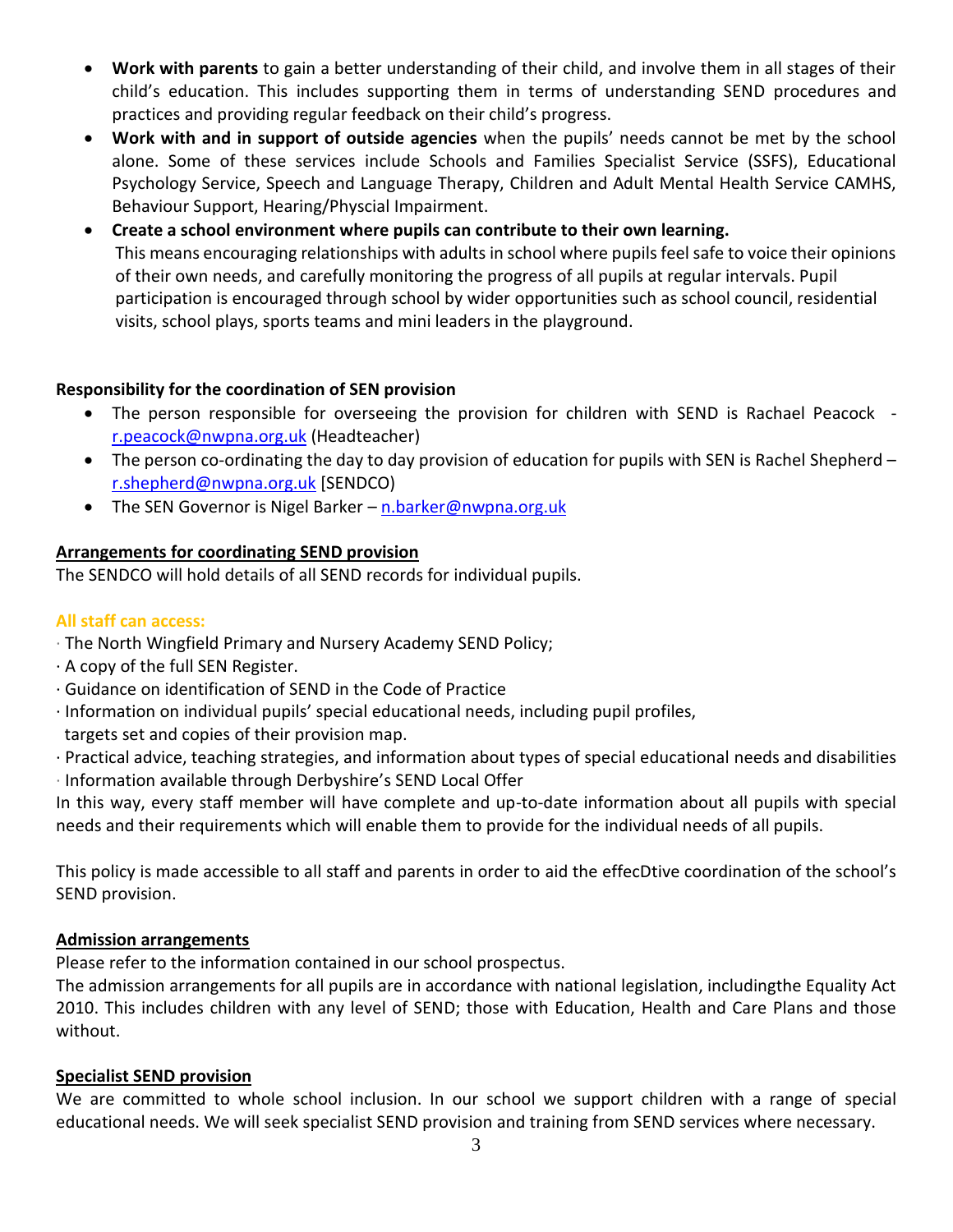# **Facilities for pupils with SEND**

The school complies with all relevant accessibility requirements, please see the school accessibility plan for more details.

# **Identification of pupils needs**

## **Identification**

See definition of Special Educational Needs at start of policy.

# **A graduated approach**

## **Quality First Teaching**

- a) Any pupils who are falling significantly outside of the range of expected academic achievement in line with predicted performance indicators and grade boundaries will be monitored.
- b) Once a pupil has been identified as possibly having SEND they will be closely monitored by staff in order to gauge their level of learning and possible difficulties.
- c) The child's class teacher will take steps to provide differentiated learning opportunities that will aid the pupil's academic progression and enable the teacher to better understand the provision and teaching style that needs to be applied.
- d) The SENDCO will be consulted as needed for support and advice and may wish to observe the pupil in class.
- e) Through (b) and (d) it can be determined which level of provision the child will need going forward.
- f) If a pupil has recently been removed from the SEND register they may also fall into this category as continued monitoring will be necessary.
- g) Parents will be informed fully of every stage of their child's development and the circumstances under which they are being monitored. They are encouraged to share information and knowledge with the school.
- h) The child is recorded by the school as being under observation due to concern by parent or teacher but this does not automatically place the child on the school's SEND register. Any concerns will be discussed with parents informally or during parents evenings.
- i) Parent's evenings are used to monitor and assess the progress being made by children.

# **SEND Support**

Where it is determined that a pupil does have SEND, parents will be formally advised of this and the decision will be added to the SEND register. The aim of formally identifying a pupil with SEND is to help school ensure that effective provision is put in place and so remove barriers to learning.

**The support provided consists of a four – part process:** 

- **· Assess**
- **· Plan**
- **· Do**
- **· Review**

This is an ongoing cycle to enable the provision to be refined and revised as the understanding of the needs of the pupil grows. This cycle enables the identification of those interventions which are the most effective in supporting the pupil to achieve good progress and outcomes.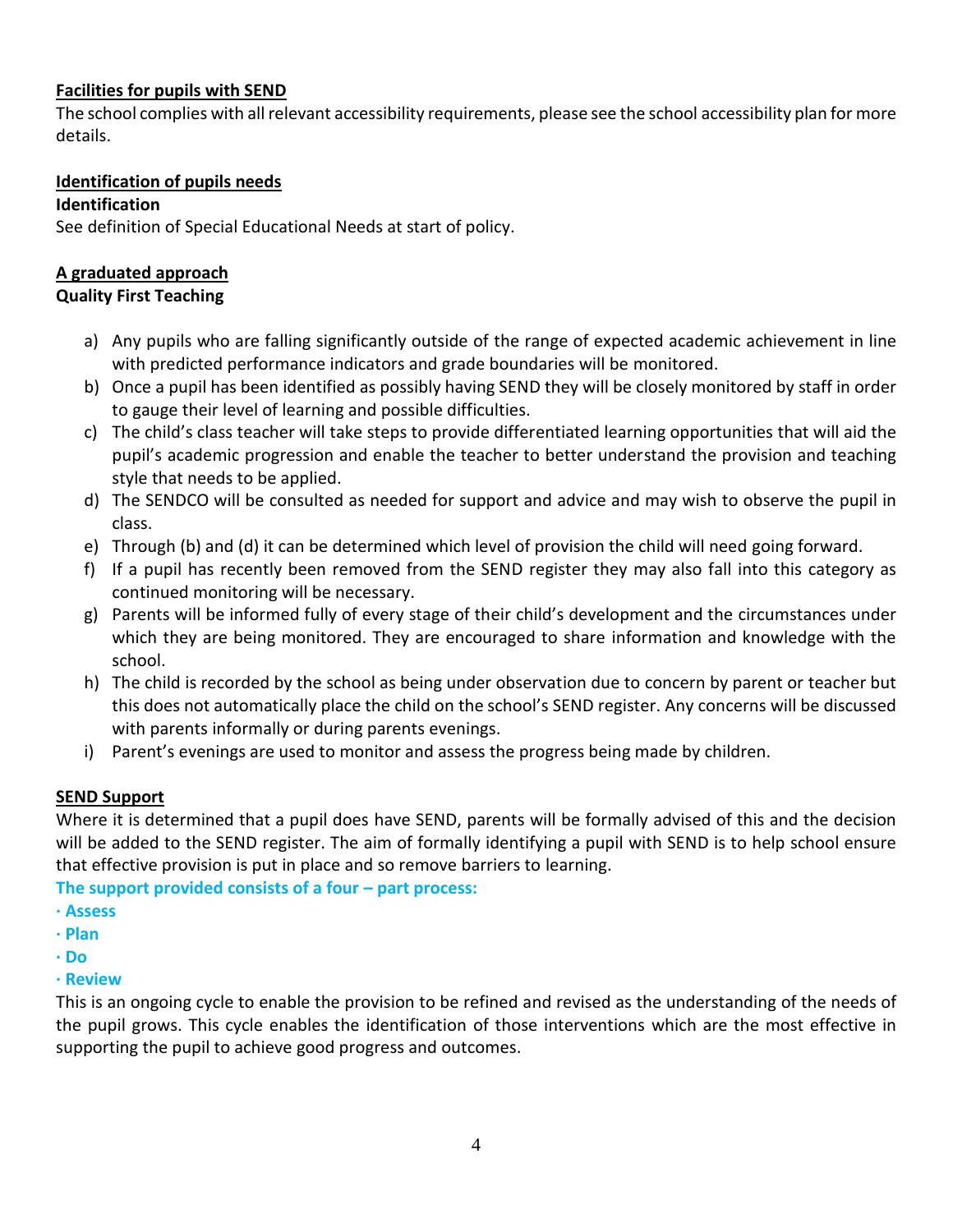#### **Assess**

This involves clearly analysing the pupil's needs using the class teacher's assessment and experience of working with the pupil, details of previous progress and attainment, comparisons with peers and national data, as well as the views and experience of parents. The pupil's views and where relevant, advice from external support services will also be considered. Any parental concerns will be noted and compared with the school's information and assessment data on how the pupil is progressing.

This analysis will require regular review to ensure that support and intervention is matched to need, that barriers to learning are clearly identified and being overcome and that the interventions being used are developing and evolving as required. Where external support staff are already involved their work will help inform the assessment of need. Where they are not involved they may be contacted, if this is felt to be appropriate, following discussion and agreement from parents.

#### **Plan**

Planning will involve consultation between the teacher, SENDCO and parents to agree the adjustments, interventions and support that are required; the impact on progress, development and or behaviour that is expected and a clear date for review. Parental involvement may be sought, where appropriate, to reinforce or contribute to progress at home.

All those working with the pupil, including support staff will be informed of their individual needs, the support that is being provided, any particular teaching strategies/approaches that are being employed and the outcomes that are being sought.

#### **Do**

The class teacher remains responsible for working with the child on a day-to-day basis. They will retain responsibility even where the interventions may involve group or one-to-one teaching away from the main class teacher. They will work closely with teaching assistants and to plan and assess the impact of support and interventions and links with classroom teaching. Support with further assessment of the pupil's strengths and weaknesses, problem solving and advising of the implementation of effective support will be provided by the SENDCO.

# **Review**

Reviews of a child's progress will be made regularly. The review process will evaluate the impact and quality of the support and interventions. It will also take account of the views of the pupil and where necessary their parents. The class teacher, in conjunction with the SENDCO will revise the support and outcomes based on the pupil's progress and development making any necessary amendments going forward, in consultation with parents and the pupil.

# **Referral for an Education, Health and Care Plan**

If a child has lifelong or significant difficulties they may undergo a Statutory Assessment Process which is usually requested by the school but can be requested by a parent. This will occur where the complexity of need or a lack of clarity around the needs of the child are such that a multi-agency approach to assessing that need, to planning provision and identifying resources, is required. The decision to make a referral for an Education, Health and Care Plan will be taken at a progress review.

The application for an Education, Health and Care Plans will combine information from a variety of sources including: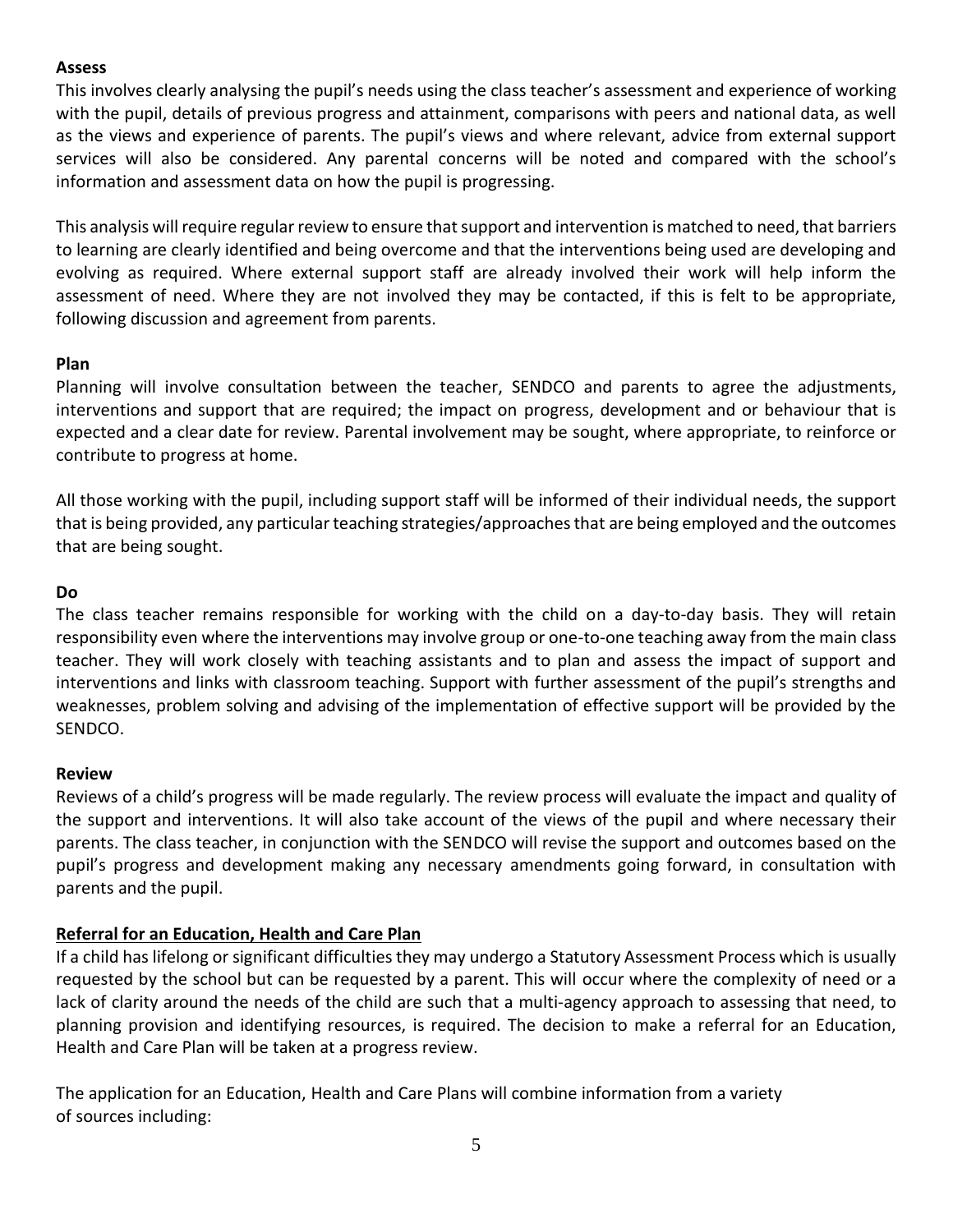- · Parents
- · Teachers
- · SENDCO
- · Social Care
- · Health professionals

Information will be gathered relating to the current provision provided, action points that have been taken, and the preliminary outcomes of targets set. A decision will be made by a group of people from education, health and social care about whether or the child is eligible for an EHC Plan. Parents have the right to appeal against a decision not to initiate a statutory assessment leading to an EHC Plan.

Further information about EHC Plans can found via the SEND Local Offer:

# **Education, Health and Care Plans [EHC Plan]**

- a) Following Statutory Assessment, an EHC Plan will be provided by Derbyshire County Council, if it is decided that the child's needs are not being met by the support that is ordinarily available. The school and the child's parents will be involved developing and producing the plan.
- b) Parents have the right to appeal against the content of the EHC Plan. They may also appeal against the school named in the Plan if it differs from their preferred choice.
- c) Once the EHC Plan has been completed and agreed, it will be kept as part of the pupil's formal record and reviewed at least annually by staff, parents and the pupil. The annual review enables provision for the pupil to be evaluated and, where appropriate, for changes to be put in place, for example, reducing or increasing levels of support.

# **Access to the curriculum, information and associated services**

Pupils with SEND will be given access to the curriculum through the specialist SEND provision provided by the school as is necessary, as far as possible, taking into account the wishes of their parents and the needs of the individual.

Every effort will be made to educate pupils with SEND alongside their peers in a mainstream classroom setting. Where this is not possible, the SENDCO will consult with the child's parents for other flexible arrangements to be made.

Regular training and learning opportunities for staff on the subject of SEND and SEND teaching are provided both in school and across the family of schools. Staff members are kept up to date with teaching methods which will aid the progress of all pupils including those with SEND. In class provision and support are deployed effectively to ensure the curriculum is differentiated where necessary. We make sure that individual or group tuition is available where it is felt pupils would benefit from this provision. We set appropriate individual targets that motivate pupils to do their best, and celebrating achievements at all levels.

# **Inclusion of pupils with SEND**

The Headteacher and SENDCO oversee the school's policy for inclusion and is responsible for ensuring that it is implemented effectively throughout the school. The school curriculum is regularly reviewed to ensure that it promotes the inclusion of all pupils.

This includes learning outside the classroom. The school will seek advice, as appropriate, around individual pupils, from external support. Advice will be sought from the Derbyshire Behaviour Partnership for children who have behavioural concerns.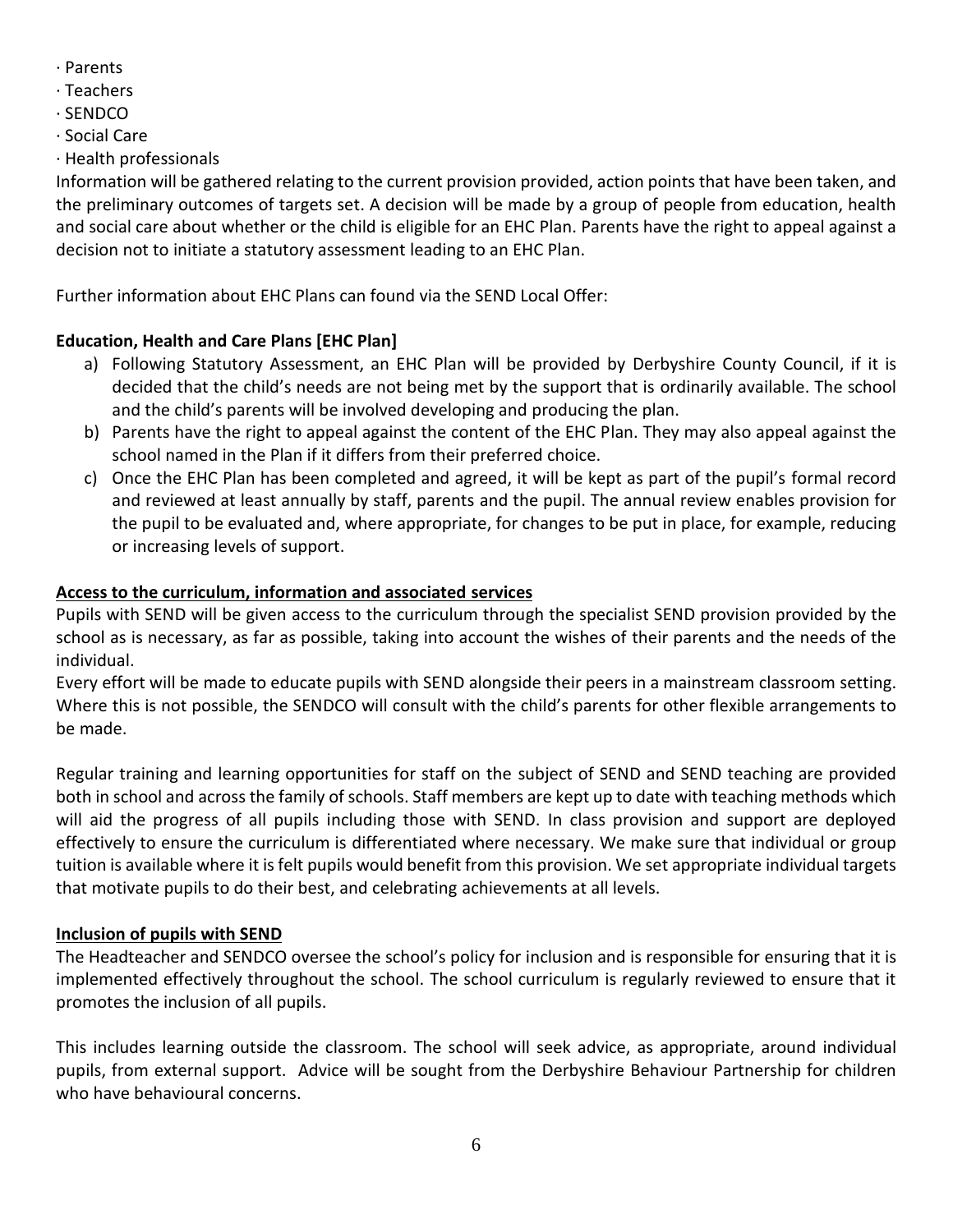# **Evaluating the success of provision**

In order to make consistent continuous progress in relation to SEND provision the school encourages feedback from staff, parents and pupils throughout the year. This is done in the form of an annual parent and pupil questionnaire, discussion and through progress meetings with parents. Pupil progress will be monitored on a termly basis in line with the SEND Code of Practice.

SEND provision and interventions are recorded on a group provision map where appropriate, which are updated when the intervention is changed. Individual Education Plans will be set up for children when needed. These are updated by the class teacher and are monitored by the SENDCO. These reflect information passed on by the SENDCO at the beginning of an academic year and are adapted following assessments. These interventions are monitored and evaluated half termly by the SENDCO and information is fed back to the staff, parents and governors. This helps to identify whether provision is effective.

#### **Complaints procedure**

If a parent or carer has any concerns or complaints regarding the care or welfare of their child, an appointment can be made by them to speak to the Headteacher or SENDCO, who will be able to advise on formal procedures for complaint.

#### **In service training (CPD)**

We aim to keep all school staff up to date with relevant training and developments in teaching practice in relation to the needs of pupils with SEND.

The SENDC0 attends relevant SEND courses, Family SEND meetings and facilitates/signposts relevant SEND focused external training opportunities for all staff.

We recognise the need to train all our staff on SEND issues and we have funding available to support this professional development. The SENDCO, with the senior leadership team, ensures that training opportunities are matched to school development priorities and those identified through the use of provision management/

#### **Links to support services**

The school continues to build strong working relationships and links with external support services in order to fully support our SEND pupils and aid school inclusion.

Sharing knowledge and information with our support services is key to the effective and successful SEND provision within our school. Any one of the support services may raise concerns about a pupil. This will then be brought to the attention of the SENDCO who will then inform the child's parents.

# **Working in partnerships with parents**

North Wingfield Primary and Nursery Academy believes that a close working relationship with parents is vital in order

to ensure:

- a) early and accurate identification and assessment of SEND leading to appropriate intervention and provision.
- b) continuing social and academic progress of children with SEN.
- c) personal and academic targets are set and met effectively.